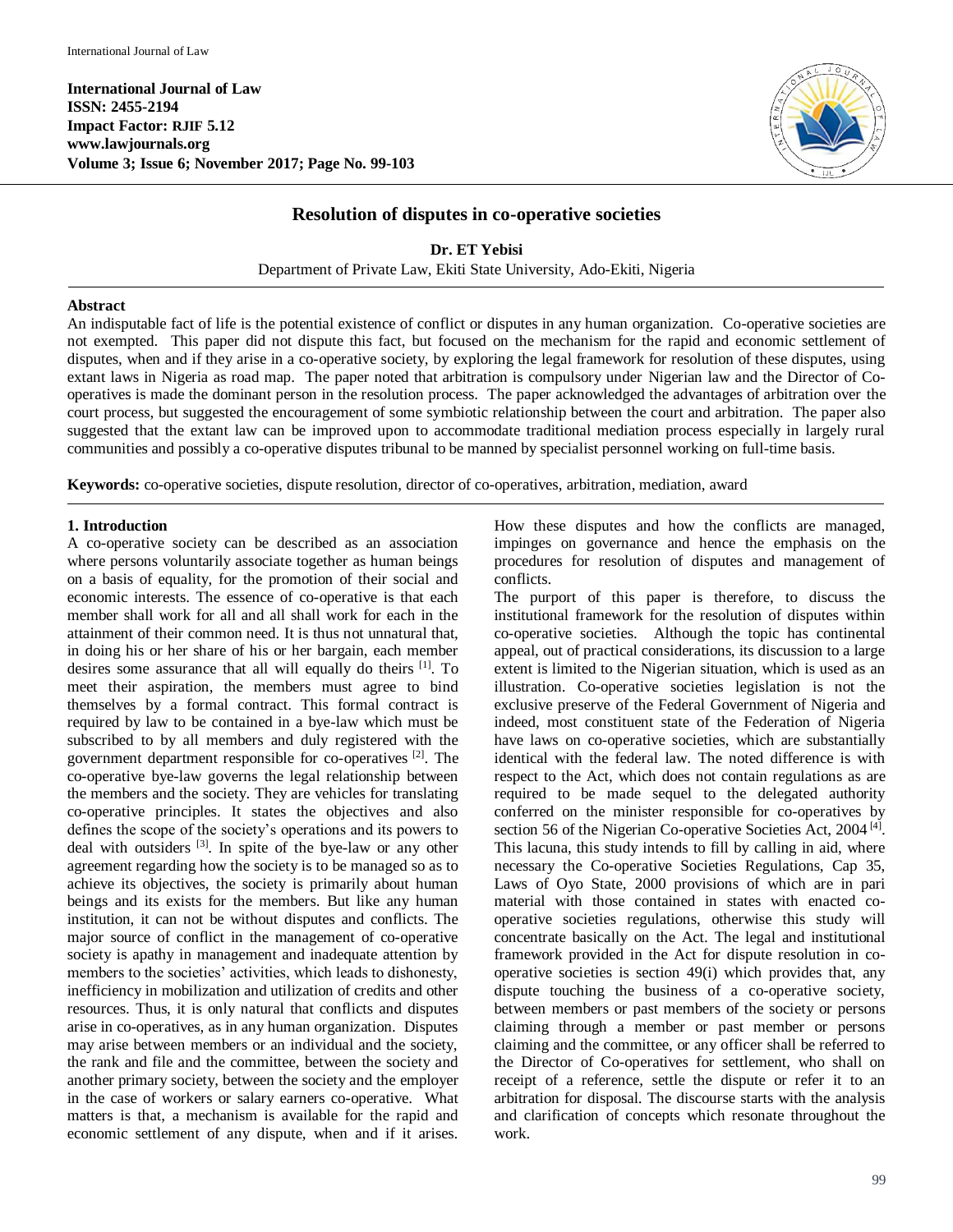### **2. Analysis of Conceptual Terms**

#### **2.1 Co-operative Society**

A voluntary association of individuals or two or more cooperative societies, united by a common bond, who have come together to pursue their social and economic goals in accordance with co-operative principles for their own benefit. Although not defined in the Act, co-operative principles are pillars that support the values of co-operation which originated from the statutes of the Rochdale Society of Equitable Pioneers which were revised over time and adopted at the 1995 International Co-operative Alliance Convention. They are namely: voluntary and open membership; democratic member control; member economic participation; autonomy and independence; education, training and information; cooperation among co-operatives; and concern for community. These principles are viewed as the mission statement of an ideal co-operative society which all co-operative societies must aspire to be <sup>[5]</sup>.

## **2.2 Arbitration**

Arbitration in this context is a process by which certain disputes involving co-operative societies can be settled outside the courts<sup>[6]</sup>. The High Court in Gujarat, India has expressed the purpose of provisions relating to arbitration in cooperative law as being:

*to bring about speedy settlement of disputes, to lessen the cost of litigation as to secure dispensation of justice unhampered by technical rules of procedure so that cooperative societies do not get involved in long drawn out protracted litigation which could consume their time,*  energy and resources<sup>[7]</sup>.

Thus, the main advantage of arbitration over resort to the law court, include low cost, simplicity and relative speed and, hence, its encouragement by co-operatives.

## **2.3 Dispute touching the Business of a Co-operative Society**

The type of dispute which may be referred to arbitration under the Act is defined by its subject matter and by the people who are in dispute. The subject matter description used under the Act, refer to disputes "touching the business" of a cooperative society, and accordingly, it is provided that, a claim by a registered society for any debt or demand due to it from a member or nominee, heir or estate of a deceased member, shall be deemed to be a dispute touching the business of the society  $[8]$ . The Act is mute on disputes arising out of other relationships, such as the society and customer or society and employee relationships, even though these customers and employees may also be members. The law must include them.

#### **2.4 Parties to Dispute**

When any dispute which is subject to reference has arisen, any of the following parties, may make a reference of it to the Director of Co-operatives: the management committee; the society itself by resolution; any party to the dispute; or where, the dispute concerns an officer or past officer and the registered society by any member of the registered society<sup>[9]</sup>.

#### **2.5 Director of Co-operatives Societies**

The Director of co-operatives is the government official placed statutorily in charge of co-operative societies. Under the law, the occupant of the office is constituted the very foundation and fulcrum of co-operative activities. The registration or refusal to register a society is at his discretion, subject to appeal to the Minister in charge of co-operatives. The occupant also has full discretion subject to right of appeal to the Minister, to order the cancellation and dissolution of a society and to appoint a liquidator to wind it up.

# **3. Arbitration under the Act**

#### **3.1 Compulsory Arbitration**

Arbitration is always voluntary in the limited sense that, the parties to a dispute can try to settle it themselves. The obligation to accept arbitration does not arise until it is asked for by one of the parties, or by all the disputants. However, section 49 (3) of the Act is an example of a provision, which gives the Director exclusive right to arrange arbitration and deny the parties the right to go to court instead of asking for arbitration. In that sense, arbitration is made compulsory under the law. Much as we agree that in most cases, cooperative societies and their members are likely to benefit from using arbitration rather than the courts, the citizen's right to seek redress in court, is an important part of justice and it is wrong to take this right away from him. Thus, members or any other claimant should be allowed to take a dispute to court if the arbitration process works injustice. Ideally, the Act should be amended so that the Directors can give the parties discretion by asking them, which of three possible types of arbitration they prefer:

- 1. Decide the dispute himself;
- 2. Refer it for disposal to an arbitrator or arbitrators; or
- 3. Require the parties concerned to refer the dispute to a court.

#### **3.2 Appointment of Arbitrator(s)**

Although not provided for under the Act, where the Director decides that the dispute should be disposed by persons other than him, he may appoint an arbitrator, or refer it to three arbitrators of whom one shall be nominated by each of the parties and the third shall be nominated by the Director and would act as chairman<sup>[10]</sup>. When any party to a dispute fails to nominate a suitable arbitrator within a period specified by the Director, the third party shall be nominated by the Director<sup>[11]</sup>. The regulation precludes the nomination of legal practitioners by either side as arbitrator  $[12]$ , because it is inherent in the purpose of co-operative arbitration that the role of courts and lawyers should be limited [13]. In the words of Calvert:

*The object of securing quick decisions based on equity would obviously be defeated if each party were allowed to nominate a legal practitioner to represent him under the cloak of an arbitrator*[14] .

According to Emiaso<sup>[15]</sup>, a party to a co-operative dispute who desires that he be represented by counsel for the purpose of fairly and effectually presenting his case before a co-operative arbitration panel, but is denied such representation has been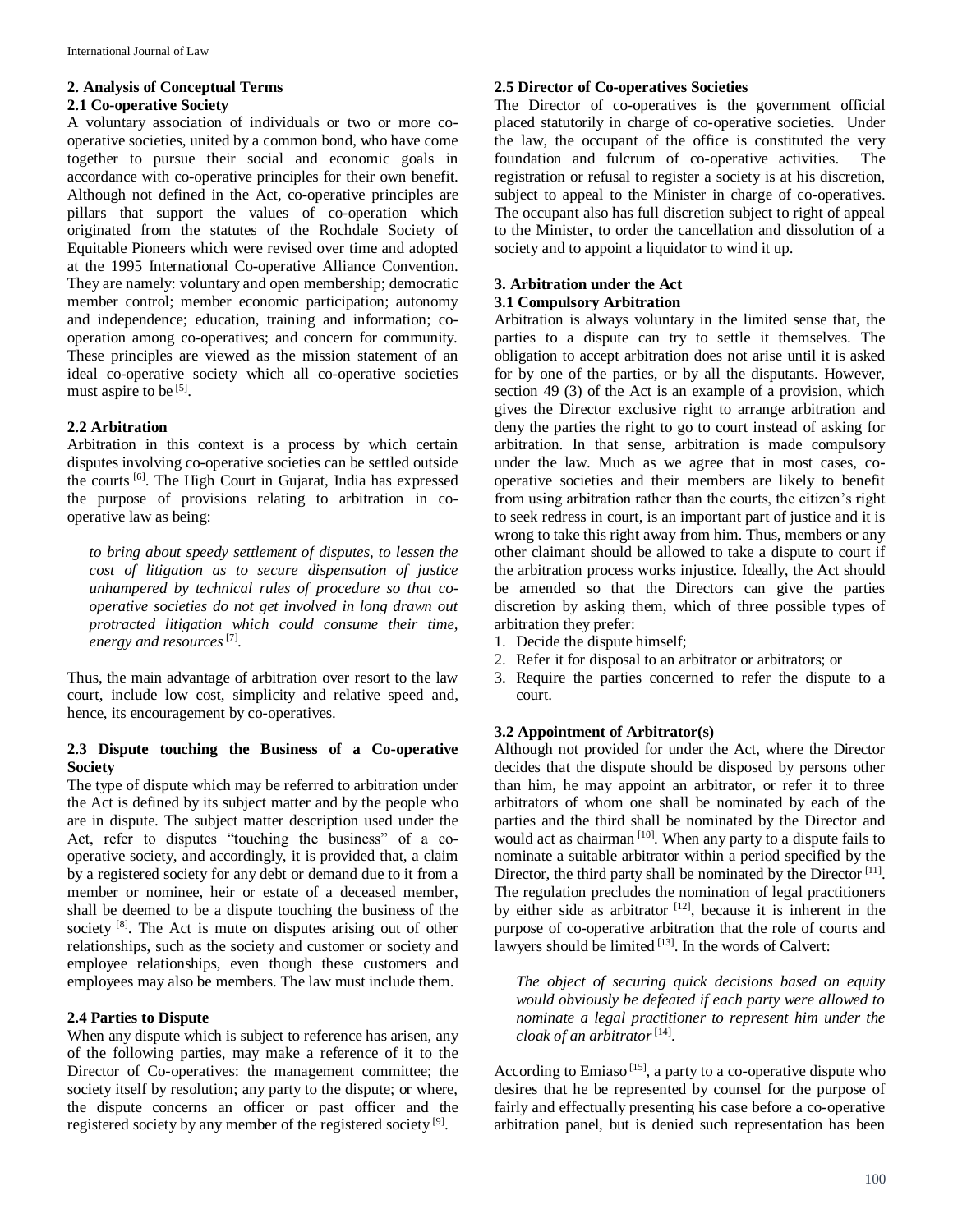denied his constitutional right to fair hearing and would, on appeal, succeed in having the arbitral award set aside. Fair hearing, according to Obaseki, JSC "is.....not only a common law requirement in Nigeria, but also a statutory and a constitutional requirement" <sup>[16]</sup>. This must have informed the institution of the case of *Sunday Fatogun & Ors v Ibadan Cooperative Textile Distributive Thrift and Credit Society Ltd &Ors*[17] *.* In that case, there arose a rift among the members of the management committee of the Ibadan Co-operative Textile Distributive Thrift and Credit Society. Pursuant to section 51(4) of the law, an arbitrator was appointed to inquire into and settle the dispute. During the arbitration proceedings, the chairman and the treasurer who where the principal "accused" were denied legal representation. At the end of the domestic proceedings, the two officers were held liable to pay the sum of N41, 000.00 into the coffers of the society. In the appeal to the Commissioner, the plaintiff's right to legal representation was also ignored. The "accused" challenged both the arbitration procedure and the award in the High Court of Ibadan, for breach of the rules of natural justice in denying their legal representation. The counsel representing the defendant society conceded that the legal right of the plaintiffs to fair hearing had been violated. The plaintiffs consequently withdrew the matter from court and it abated.

A person's right to legal representation is unassailable, however we opine that, this legal right is only impugned if the mechanism in place for the resolution of disputes, does not allow appeal to the regular courts by disenchanted parties following the results of arbitration. In *Maynard v Osmond*<sup>[18]</sup>, the English Court of Appeal upheld a regulation excluding the right to representation by a legal practitioner, after taking account of the fact that, there could be legal representations on appeal. Moreover, opportunity to be heard does not require more than fairly listening to both sides of a dispute before a decision is reached. Thus, in *Adeniyi v Governing Council, Yabatech*<sup>[19]</sup>, the Supreme Court held *inter alia* that, failure to provide opportunity to cross-examine by a domestic tribunal was not fatal, once the party has been given adequate opportunity to be heard. Any person in whom the parties have confidence and to whose decision they may choose to refer their dispute or difference may be selected to act as an arbitrator, provided that he is not prohibited from so doing by an express provision of a statute or by reasons of public policy  $[20]$ . If the parties choose an incompetent or unfit person, that is their own affair  $[21]$ . This is however, subject to the power of the Director to withdraw any dispute referred to an arbitrator by him and settle the dispute himself<sup>[22]</sup>.

#### **3.3 Proceedings before Arbitrators**

In such proceedings, arbitrator or arbitrators are required to give notice of the time and place at which the proceedings are to be held in writing to the parties to the dispute and such notice shall not be less than ten day's notice [23]. A record of the evidence adduced before the arbitrator or arbitration shall be made, dated and signed by the arbitrator or arbitrators. Documents produced as exhibits before the arbitrator or arbitrators, shall be marked, dated and initialled by the arbitrator or arbitrators and shall be attached to the file of the proceedings<sup>[24]</sup>. In the absence of any party duly notified to attend, the dispute may be decided by the arbitrator or

arbitrators *ex parte* [25] *.* The award of the arbitrator or arbitrators shall be in writing; dated and signed by the arbitrator or arbitrators and be read to the parties to the dispute, and be handed to each party to the dispute  $[26]$ . A decision made by an arbitrator shall be final <sup>[27]</sup>. Although not expressly stated, implanted in these procedures are the tenets of natural justice, giving the parties opportunity to be heard and the rule against bias. Although, the law requires that the evidence and the decision be recorded in writing, but the arbitrator is not mandated or compelled to write down reasons for the decision. True justice demand the reasons to be stated.

Although it is not a valid objection to an award, that an arbitrator has not acted in strict conformity with rules of evidence, it is at the same time submitted that, as it is important that award carry the same weight and command, the same respect as judicial decisions, arbitrators should follow the spirit of the Evidence Act. They should ensure that their procedure is fair to all the parties, by allowing evidence from any party to be given. The Director or an arbitrator may at any time after a dispute has been referred to him and before making a decision, or the Minister or Commissioner at any time when an appeal has been referred to him against any decision of the Director, may reserve any question of law arising out of such dispute or decision, as the case may be for the opinion of the High Court  $^{[28]}$ .

#### **3.4 Enforcement of Award**

Any party in whose favour an award is made, may make a written application to any court which has jurisdiction in a civil suit between the parties to the dispute, to give a judgment for the payment of the amount awarded or where the decision does not relate to the payment of money, to give a similar decision in the same manner as if the decision has been a judgment or decision of the court [29].

#### **3.5 Appeal against Award**

A party aggrieved by the decision of the Director or of the arbitrator may appeal to the Minister or the Commissioner as the case may be, within thirty days of the decision or award and the decision of the Minister or Commissioner shall be final and conclusive<sup>[30]</sup>. The Act makes provisions for appeals to the Minister or Commissioner by persons dissatisfied with the decision of the Director or the arbitrator, but the decision of the Minister or Commissioner is considered final and not subject to review by the court  $[31]$ . Again, this provision of the Act cannot be valid in view of section 36 (2) of the Nigeria Constitution, 1999 which provides that, a law conferring on any government or authority power to determine questions arising in the administration of a law that affects or may affect the civil rights and obligations of any person, shall not be valid, useless such law contains no provision making the determination of the administering authority final and conclusive<sup>[32]</sup>.

The objectives of arbitration as set out in the course of our discussion, could be achieved by permitting co-operatives to seek the Director's arbitration if they so wish, only making it obligatory on the Director to decide the matter himself or refer it to an arbitrator or a panel of arbitrators for disposal, if any dispute is referred to him under the bye-law of a society. However, arbitration by the Directors may be made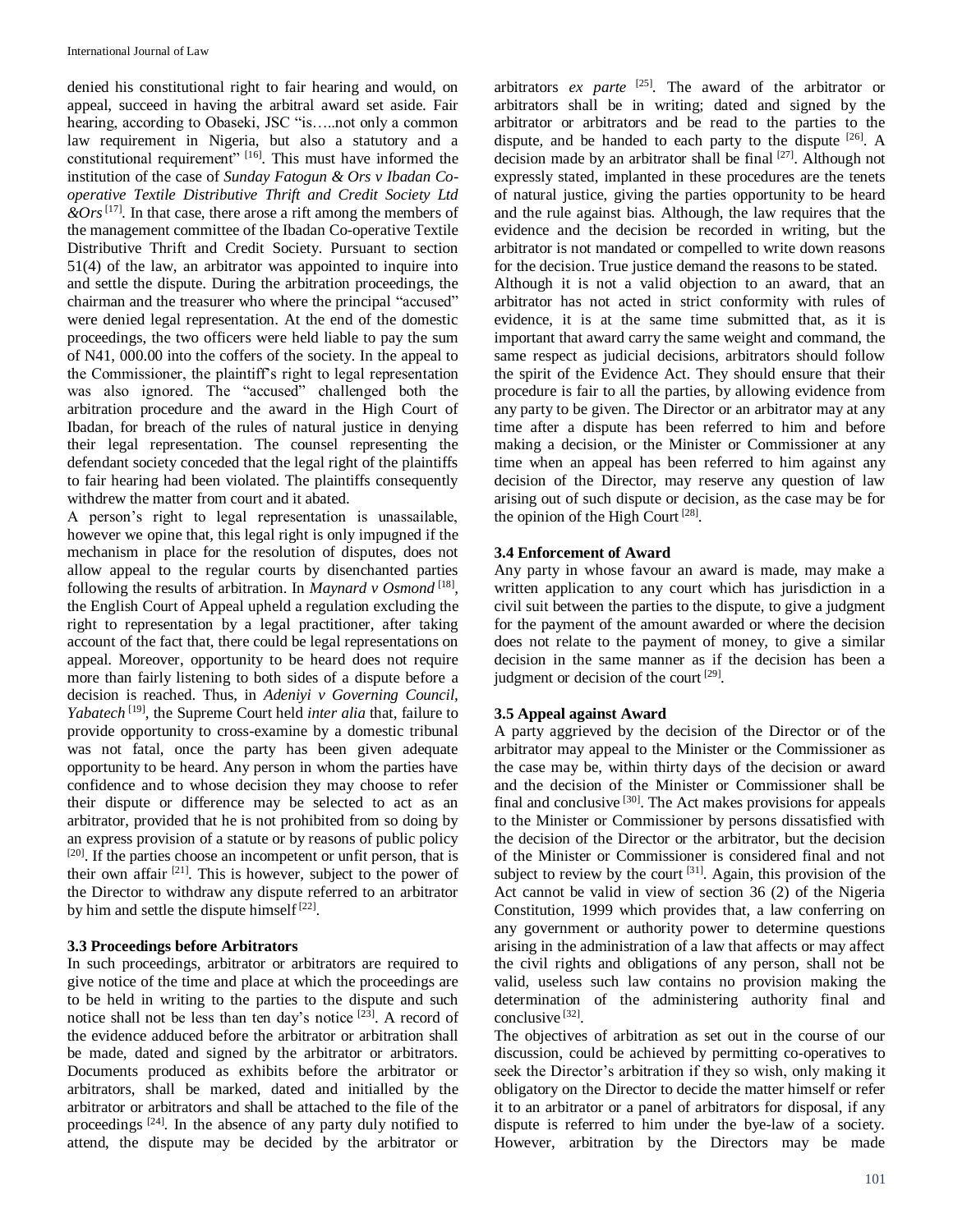compulsory under the bye-law provided that, the law authorizes him to arbitrate by virtue of power given him by the bye-law to this effect. That would be a voluntary acceptance of the procedure, which would be in accord with co-operative autonomy, which abhors compulsory arbitration. It can even be free to seek normal legal redress if it so wishes, since the citizen's right to seek redress in court, is an important part of justice. The Act should provide as suggested. In addition, there should be provision for a right of appeal to the court from the determination of the Minister or Commissioner. Lengthy appeal procedures can obstruct justice and prevent co-operatives from serving their members effectively and the law must also guide against it.

## **4. Alternative Remedies for Maladministration**

If members of a society are dissatisfied with the way it is being run, one way of dealing with the situation is to end the society's existence by having it wound up. Dissolution of a society may also be necessary if the members no longer feel a need for the society <sup>[33]</sup>. There is no point in keeping alive a society in which, there is no serious possibility of reawakening members' interest. Financial difficulties are usually the common cause for co-operatives to cease to exist [34]. Among consumer co-operatives amalgamation with, or more usually, a transfer of engagements to another stronger society is the most frequent result of a decline. The lack of any market in shares in co-operative societies prevent take-over battles of the kind that happen among public companies, when assets are not regarded as being used to the full. The legal rules surrounding how a society's life could be brought to an end is our next focus.

## **4.1 Division, Amalgamation and Cancellation of Registration**

A society divides itself into two or more separate societies if at a meeting of its general body, specially called for the purpose, of which at least fourteen days notice is given to the members, it resolves to split into two or more societies [35]. Two or more registered societies, at a general meeting of each society, specifically called for the purpose, of which at least fourteen days notice is given to their respective members, may pass a resolution to amalgamate or merge to create an entirely new society and in so doing lose their separate registration [36]. The Act protects the right of members and creditors by allowing them to withdraw from engagements or receive payments for money due before or soon after, the constitutional changes come into effect [37] . The Director has discretion on whether or not to register the divided  $^{[38]}$  or amalgamated <sup>[39]</sup> societies and his decision shall not be subject to any appeal <sup>[40]</sup>. The Director's approval of the resolution which creates new societies carries with it, the cancellation of registration of the defunct societies and appropriate adjustment of property rights<sup>[41]</sup>.

Apart from purposes of division and amalgamation, a society may have its registration cancelled, if it is proved to the satisfaction of the Director that, the society is operating with less than the required minimum number of members [42], or after holding or making an inquiry or conducting an inspection under section 37 of the Act, or on receipt of an application made by not less than three fourth of the members of the

society, the Director is of the opinion that, the society ought to be dissolved. The order of cancellation can be made to the Minister or Commissioner as the case may be. While conceding that the Director's approval is needed for any change that requires the registration of the new society, there is a good case for modifying their discretion to refuse approval. For example, written reasons should be given for any refusal, while appeal should lie to higher authorities and even the court for such refusal.

## **5. Conclusion**

It is only natural that conflict and disputes arise in cooperative societies, as in any human organization. Disputes may arise between the co-operative society and its members, between members, or between co-operatives. What matters is that a mechanism is available for rapid and economic settlement of any dispute as this also impinges on governance. The Act stipulates procedures for resolving disputes and conflicts by requiring compulsory arbitration with the Director having exclusive right to arrange for such arbitration. The advantages of arbitration include low cost, simplicity and relative speed. But the same can be said of mediation or other traditional method of conflict resolution. The citizen's right to seek redress in court is an important part of justice and it is wrong to take it away from him simply because he has chosen to belong to an organization. Also, a person's right to legal representation is unassailable, but with regards to co-operative societies, this right is only impugned, if the mechanism in place for the resolution of disputes, does not allow appeal to the regular courts from awards of arbitration panels. In spite of the numerous advantages of arbitration over the court as noted in this work, the citizen's right to seek redress in court is an important part of justice and must not under any guise be taken away from people only because they have chosen to join a co-operative society. Arbitration should not be compulsory. Co-operators must have a choice between mediation, arbitration and reference of dispute to a court.

Moreover settling disputes outside judicial or administrative procedures, also known as Alternative Dispute Resolution (ADR) may appeal to co-operators and must be integrated in the law. It has advantage of being speedy, inexpensive and it is not skewed with procedural complexities. It also reduces potential animosity between parties since the mediator or arbitrators will tend to find a win-win solution, where results will enhance co-operative sustainability. Alternative Dispute Resolution (ADR) can also be used to bolster traditional mediation processes where the role of elders and community heads in dispute resolution will greatly appeal to largely rural communities.

It is further noted that, the upsurge in co-operative activities and expected complexities in co-operative disputes will require an efficient arbitration machinery. It is therefore not out of place to suggest the creation of an independent cooperative disputes tribunal to be manned by specialist personnel working on full-time basis. It is also important that available dispute resolution machinery be publicised.

#### **6. References**

1. Olowe MO. Contemporary Issues in Co-operative Management, Ibadan: Icon Books. 2011, 105.